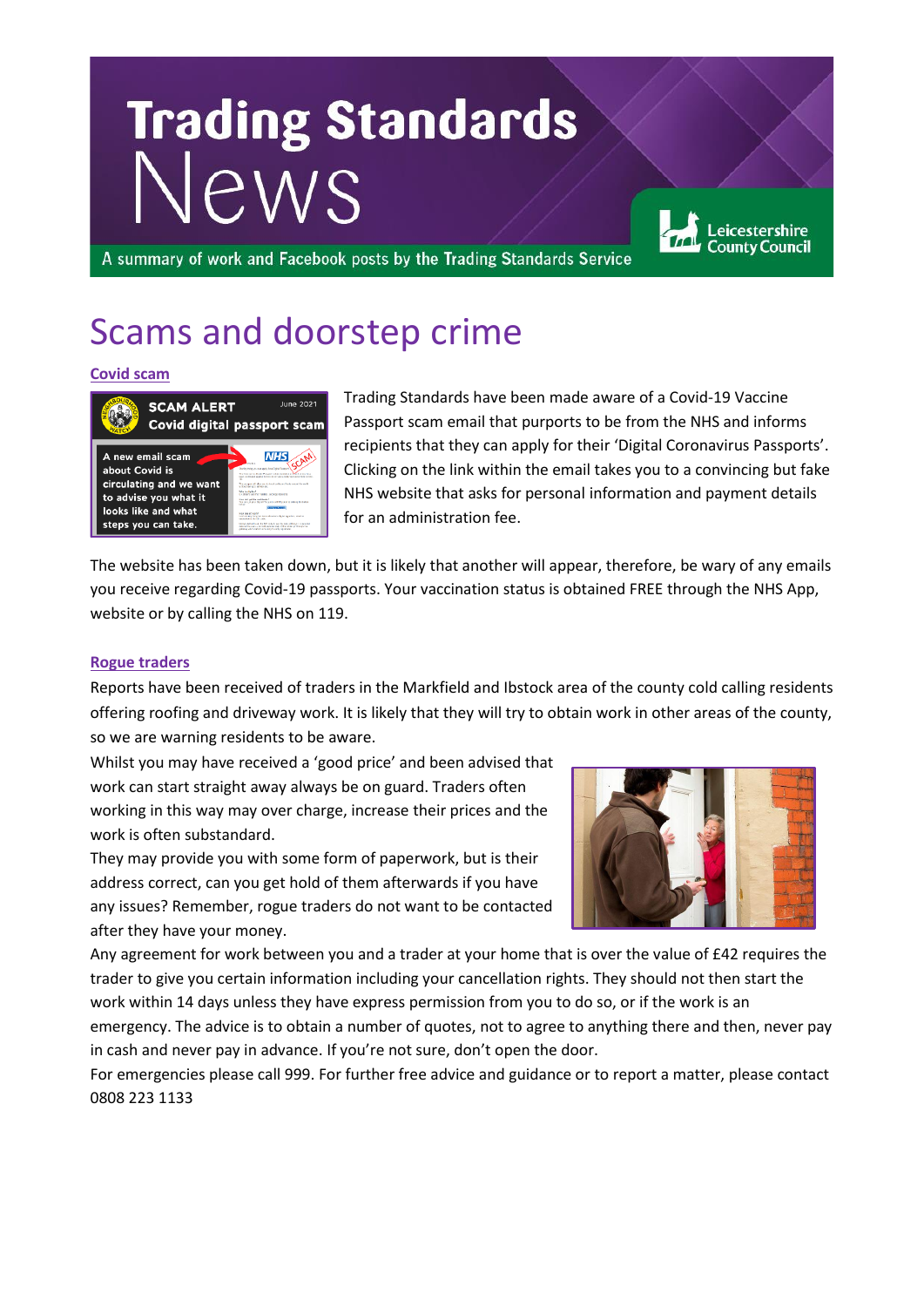#### **Holiday fraud**



Don't get caught out by holiday fraudsters! Be aware of holiday fraud as travel restrictions ease. When paying for a holiday, consider paying by credit card as it offers better buyer protection in case anything goes wrong. Always do your research, check whether the company is an ABTA member and always be wary about paying directly into a private individual's bank account as this could be a scam.

#### **Scam alert!**



Fraudsters continue to use fake vehicle tax emails to obtain sensitive information. Vehicle tax phishing emails are a tried and tested method for scammers.

Be cautious of fake DVLA emails. Do not click on the link provided in the email if you are unsure of the email.

If you receive one, report it to: Report@phishing.gov.uk

#### **Fake Deliveroo text messages**

The fraudsters are obviously aware that we have enjoyed a takeaway or two during the pandemic and are using a well-known delivery service to get our attention.

This type of fake text is a 'phishing' message and its purpose is to obtain your personal and financial information. Don't respond and if in doubt always contact the legitimate company using contact details via their website or a receipt. [#ThinkQuickNeverClick](https://www.facebook.com/hashtag/thinkquickneverclick?__cft__%5b0%5d=AZUomFYSDeJ82ZYBHijSkXyCErJ-VHNb4uTC2xjyCN6evN42s33bxaipuZrloWt8Hy102MiEruxbAOOzhWLnre_8ubyymDJDNEQNuXt95RECIpqtBtO7iv9Jp_rRU1uZqFwJiORX3QwZO03JHItgqxEp5jlb_zEaSJgz3Pv0J4izCg&__tn__=*NK-R)



#### **Fake Asda vouchers scam**



[Action](https://www.facebook.com/actionfraud/?__cft__%5b0%5d=AZWh1oTWxOq6DOHMLIkWxbMLz163WtB27zRsFdgbF1YV7tw5tYikOE9_3j8Vf619yRDNckAH8ZBn7tU0cx3L6IA64_V_HolUBia58f2D7HpjIF9_XR3_-ITFu0I3ge6lg-QbuXNYFSXSvkC-3yAn2KOJbQpxC11fQ65jJSK_K9xLMlEFUijlB_fvvrjdnr3QAdY&__tn__=kK-R) Fraud have received reports about an Asda gift card scam. The links in the email lead to malicious websites that are designed to steal your personal information. Report suspicious emails by forwarding them to: report@phishing.gov.uk .

### Product and food safety

Trading Standards officers attend East Midlands Airport 4 days a week to check the safety of goods being imported into the UK. The type of goods examined are those that pose the most risk to consumers, including toys, electrical products, cosmetics and jewellery.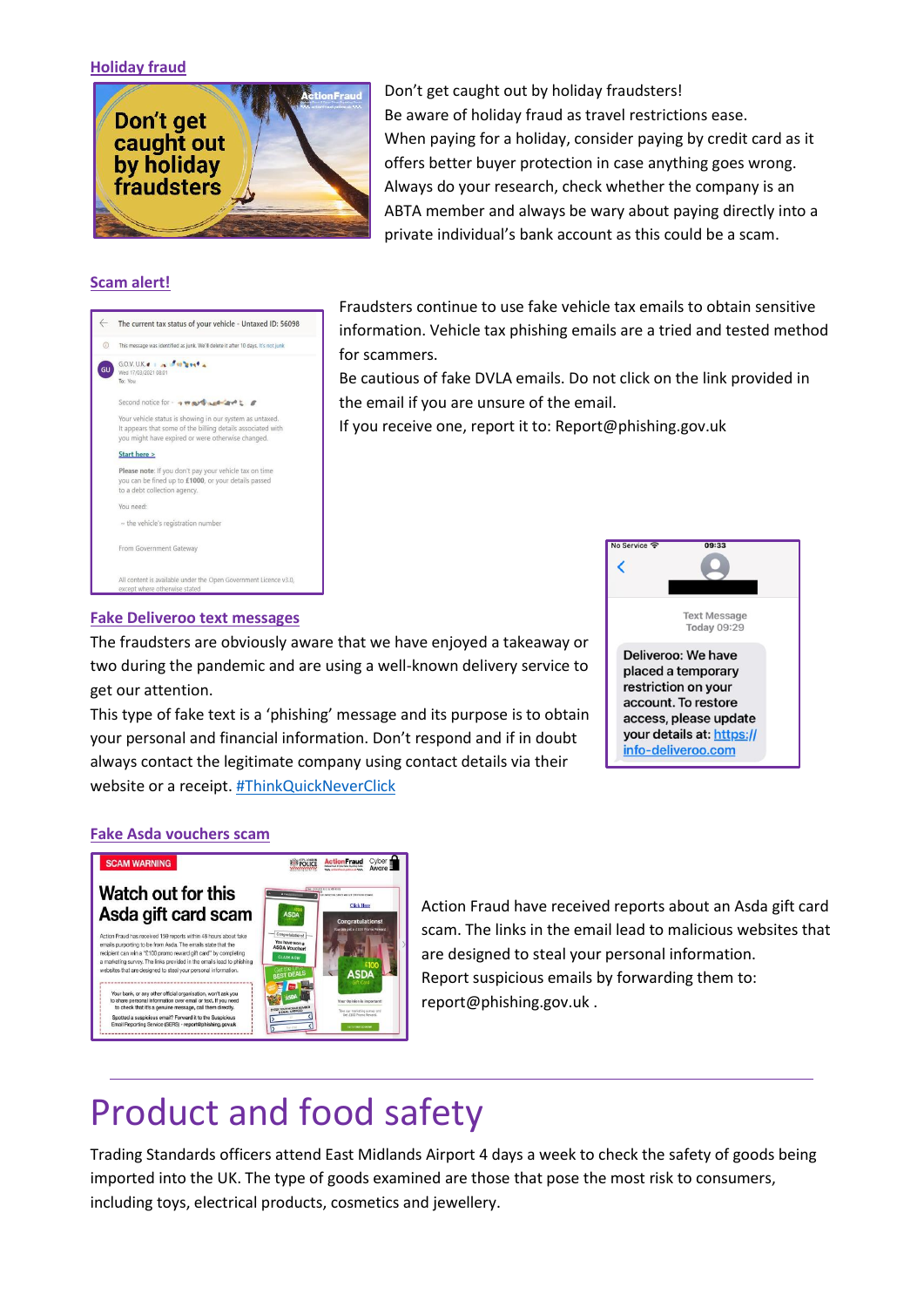

Trading Standards have seen an increase in cosmetic products being imported from Korea.

A number of samples were sent for testing. None of the items were found to be unsafe but all had labelling failures including no traceability, no ingredients list, no minimum durability date, and no batch number. These failures would all indicate poor manufacturing practice.

The cosmetics were heading for a well-known fulfilment house for online purchases. The goods have now been removed from sale. Be wary of buying cheap online cosmetics and buy from reputable High Street suppliers.

At a recent examination at East Midlands Airport, Trading Standards Officers sampled a LED light strip. This type of product is extremely popular at the minute. The sample was submitted for testing and the results show that along with incorrect labelling the product had an unsafe plug, which was suspected to be counterfeit along with an unsafe fuse which would not offer any protection. Also, the cords were



not the correct colour so identifying the live and neutral wires would be difficult and could lead to electric shock.

It was considered this product would cause risk to the user. Always be wary of buying cheap goods; there is often a reason why they are cheap!



Many of us like to do a spot of gardening in the summer and with the availability of power tools online it means that some jobs, such as tree cutting, have become even easier. However, how do you know these products are safe?

Trading Standards Officers examined and sampled this Chainsaw and the test results showed that it had an unsafe plug and there was no protective guard fitted to the chainsaw mechanism. Also, it lacked the appropriate labels and warnings, including advising to

wear eye protection. Ultimately, this is an unsafe product which could result in a serious injury, or worse. This product was available on a well- known fulfilment house, associated with an online retailer, and they have been asked to remove the chainsaw from sale. Our advice is to always buy from a reputable High Street retailer.

#### **Food safety**

From the 1st October 2021 the law is going to change for foods which are pre-packed for direct sale.

All food businesses who make and packages food for sale on their premises or mobile outlet will need to know the new requirements. The Food Standards Agency has launched new updated allergen and intolerance training for businesses. The training is free and can be accessed her[e https://allergytraining.food.gov.uk/](https://allergytraining.food.gov.uk/?fbclid=IwAR2rx_WaDAek-vpVLhypPT9BfVsk75P7pCljWh3r_1WJdxjWCVUnbPRZlFc)

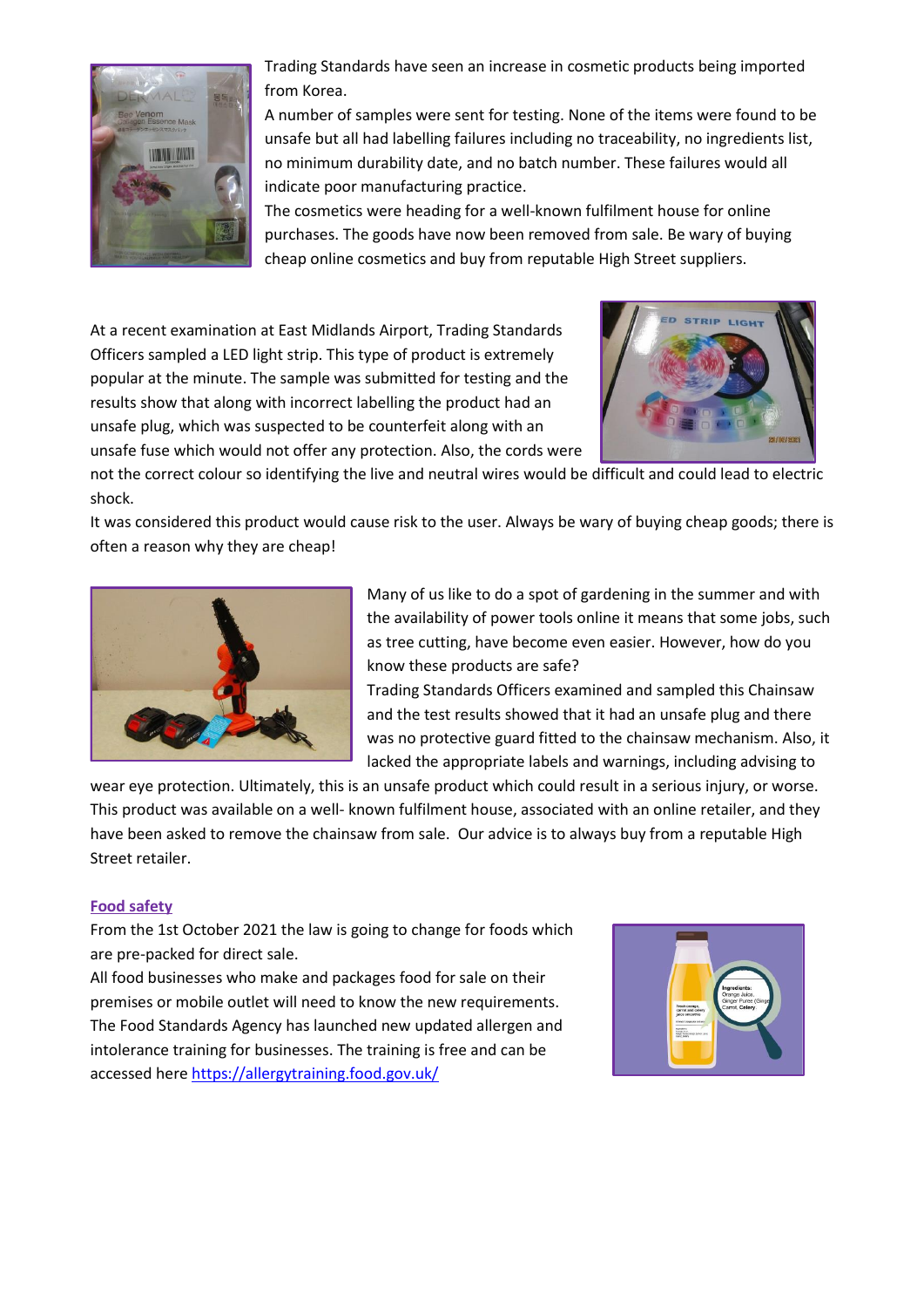## Animal health and welfare



Are you a farmer in need of support or know someone who might benefit from help?

The Farming Community Network are a group of volunteers who assist farmers in various aspects of farming and their personal lives. This includes assisting in completing paperwork, being a listening ear, providing advice where appropriate or signposting to other

more relevant avenues. You can find out more about their work at [https://fcn.org.uk/](https://fcn.org.uk/?fbclid=IwAR2Dp5mRanOPyvqGUaC0_XB6y7Gro3Z0ZeDfV9ylFt9aTSjfR1MZS8tYE20)

If you are thinking of keeping livestock, you must obtain a CPH (County Parish Holding) number from the Rural Payments Agency (RPA). This allows you to record and report the movements of livestock to prevent and control disease.

If you move premises, you must inform the RPA within 30 days so that your records can be amended or for a new CPH number to be issued to you.





There has been an increasing rise in sheep worrying according to the National Sheep Associations annual survey.

It is a criminal offence to allow a dog to worry sheep and can result in emotional and financial distress for the farmers. If you are out walking your dogs in the countryside, please be responsible around livestock. [https://www.nationalsheep.org.uk/dog-owners/survey-results/](https://www.nationalsheep.org.uk/dog-owners/survey-results/?fbclid=IwAR3zy01_Je-pofFx5zYfzoqcW1huzt1xBPerwKaREUHqQWzoXnxFtJqEAW0)

### Advice



Do you sell at car boot sales? This information will help you decide whether or not you are a 'trader' and what you must do to comply with the law. It is also designed to help genuine private sellers decide what they should and should not sell.

See: [https://www.businesscompanion.info/.../goods/car-boot-sales](https://www.businesscompanion.info/en/quick-guides/goods/car-boot-sales?fbclid=IwAR1jAM7rdXB0_ZRJUtafwl60QG1Z7_axeOE6lS_SYYOzElkN4dWAD44vOjo)

Criminals are experts at impersonating people, organisations and the police. They spend hours researching you for their scams.

Stop and think. It could protect you and your money. STOP: Taking a moment to stop and think before parting with your money or information could keep you safe.